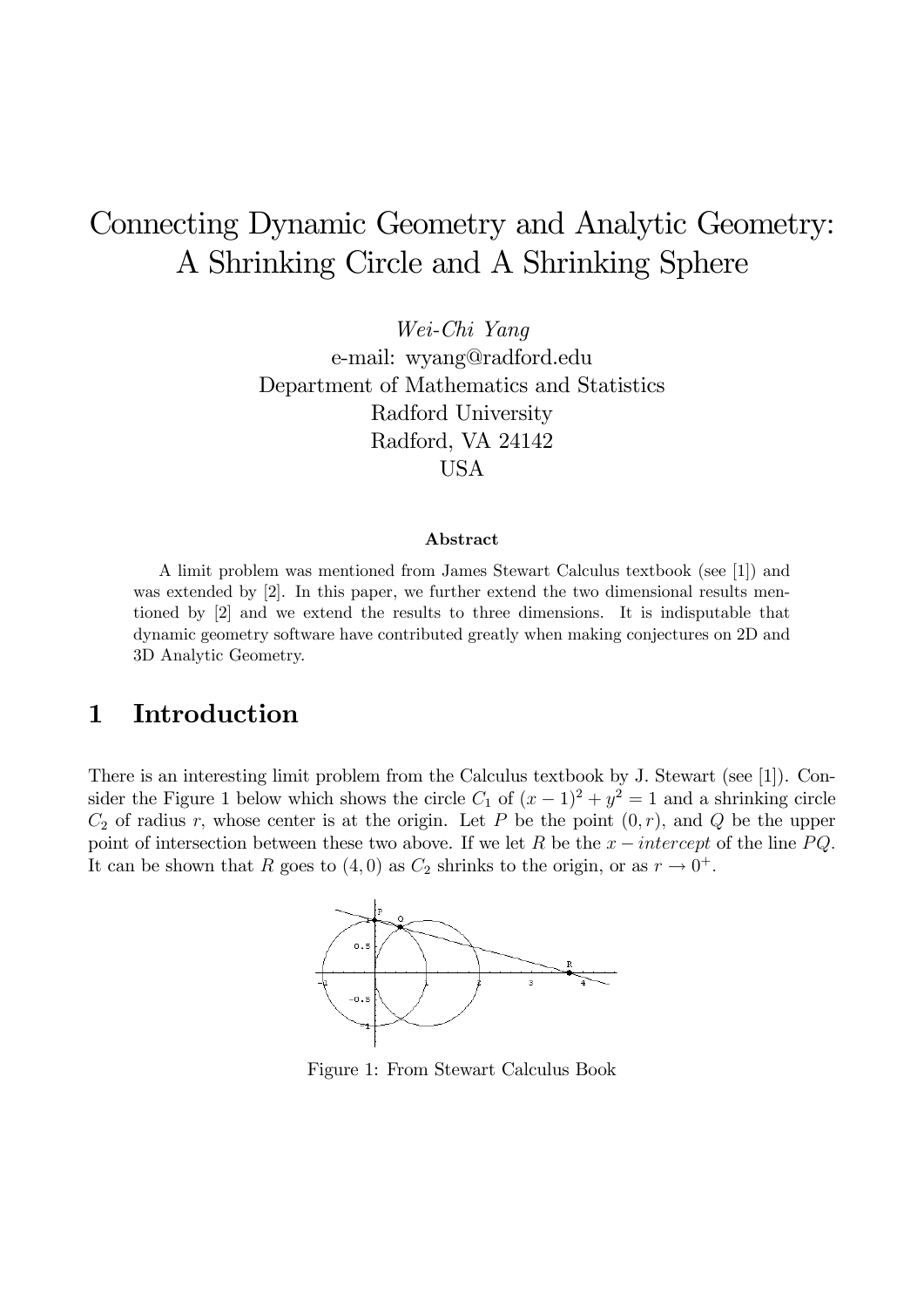It was summarized by [2] that the limit R varies when the fixed curve  $C_1$  is replaced by the following various curves (see Table 1).

| Curve                                               |                 | Limit of $R$   Curvature at Origin |
|-----------------------------------------------------|-----------------|------------------------------------|
| Line $y = ax$                                       |                 |                                    |
| Circle $(x - r)^2 + y^2 = r^2$                      |                 |                                    |
| Ellipse $\frac{(x-a)^2}{a^2} + \frac{y^2}{b^2} = 1$ | 4b <sup>2</sup> |                                    |
| Hyperbola $\frac{(x+a)^2}{2} - \frac{y^2}{12} = 1$  | $4b^2$          |                                    |
| Circle $(x - a)^2 + (y - b)^2 = a^2 + b^2$          |                 |                                    |

Table 1. A Summary from Robert Kreczner.

In this paper, we will extend the results mentioned in Table 1 to ones in three dimensions. But first we show the limit R goes to  $(0,0)$  (as  $r \to 0^+$ ) when the figure  $C_1$  is not symmetric to the  $x-axis$ .

Throughout this paper, we consider the intersection between the shrinking circle (or sphere) and the fixed curve (or surface) above  $x - axis$  (or  $xy - plane$ ).

# 2 When the center of the fixed circle is not on the  $x-axis$

## 2.1 Exploration and Conjectures

We consider  $C_1$  to be the circle  $(x-c)^2 + (y-d)^2 = c^2 + d^2$  and  $C_2$  to be the shrinking circle of  $x^2 + y^2 = r^2$  as  $r \to 0^+$ . We use ClassPad Manager Version 3 (see [3]) to demonstrate how the animations and scatter plot lead us to conjecture that limit R goes to 0 as  $r \to 0^+$ .

The following sequence of plots (Figures 2 to 5 below) shows as  $C_2$  shrinks to the origin when  $C_1$  is the fixed circle  $(x - 0.4)^2 + (y - 0.5)^2 = (0.4)^2 + (0.5)^2$ , the point R (denoted by G below) goes to the right  $(x > 0)$  and later approaches to origin from the left  $(x < 0)$ .



Figure 2: When  $C_2$  is  $x^2 + y^2 = 2$ .



Figure 3: When  $C_2$  is  $x^2 + y^2 = 1.23$ .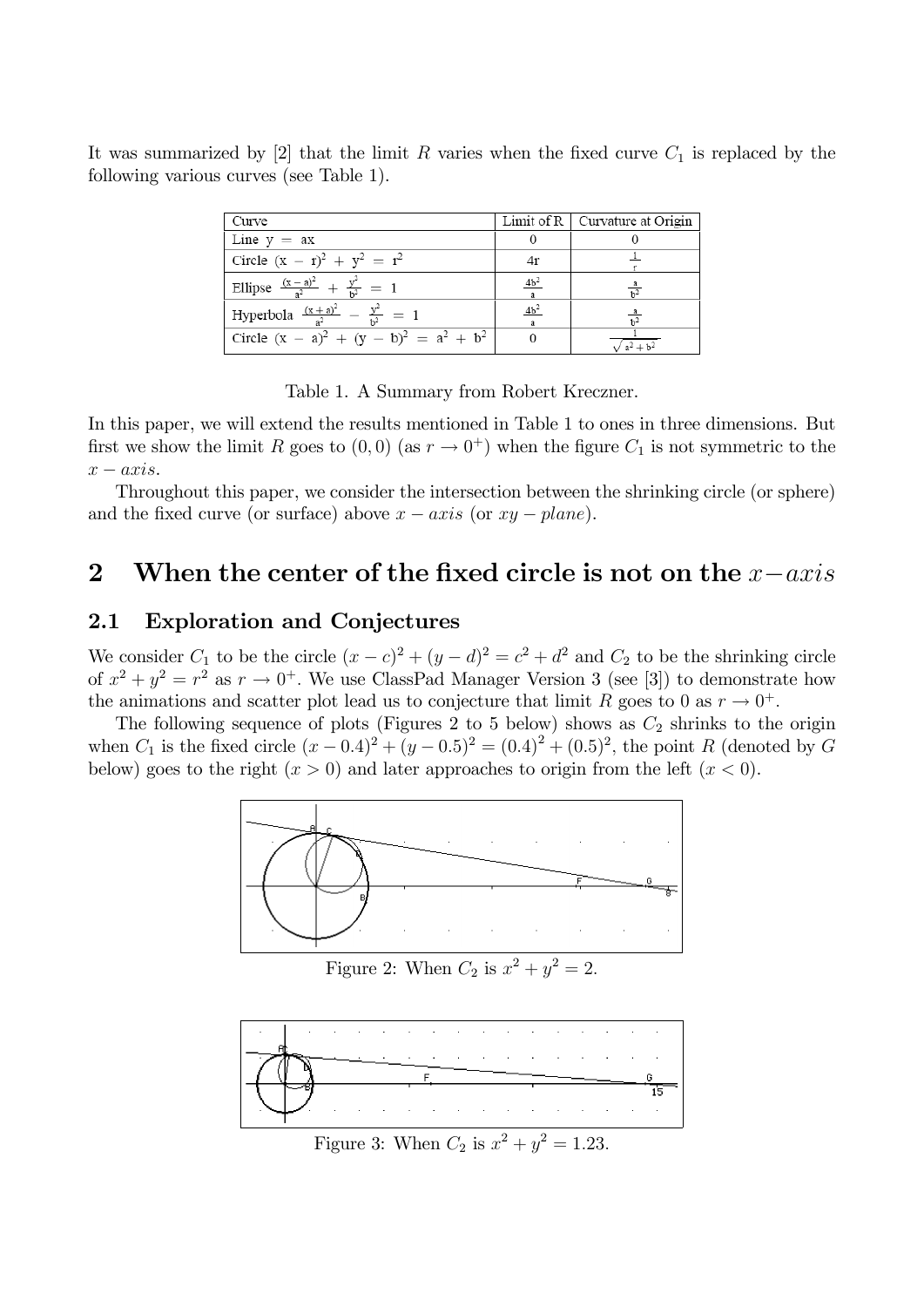

Figure 4: When  $C_2$  is  $x^2 + y^2 = 0.65$ .



Figure 5: When  $C_2$  is  $x^2 + y^2 = 0.32$ .

We collect the tabular data for  $R$  (or  $G$  as shown on Figures 2-5 above) as follow:

| X            | У  | 10<br>-2.89706    |
|--------------|----|-------------------|
| . 483282     | й  | ø<br>-2.58061     |
| .089335<br>9 | lо | Й<br>2.30229      |
| 11.26514     | Ø  | ø<br>2.05529      |
| 14.51749     | lø | ø<br>1.83440      |
| 20.09051     | ø  | ø<br>-1.63551     |
| 32.19602     | lø | ø<br>-1.45537     |
| 80.29126     | lй | Ø<br>-1.29134     |
|              |    |                   |
| -159.622     | ıо | Ø<br>–1.14130     |
| -39.5420     | Iй | ø<br>1.00348      |
| -22.3253     | lй | ø<br>-0.87642     |
| 15.3994      | IЙ | Й<br>75890<br>-и. |
| -11.6428     | lй | ø<br>-0.64987     |
| -9.27488     | lо | Й<br>-0.54847     |
| -7.63923     | Ø  | Ιø<br>-0.45393    |
| -6.43740     | lй | Ø<br>-0.36561     |
| 5.51408      | lо | ø<br>-0.28295     |
| 78043        | lо | ø<br>-0.20546     |
| 18194        | lø | ø<br>13272        |
| -3.68329     | IО | lй<br>-0.06434    |

Table 2: Where does  $R$  go?

Notice from Table 2 that the  $x-value$  of R goes to a positive large number and then to a negative large number and finally approaches to  $(0, 0)$ . We demonstrate this obervation again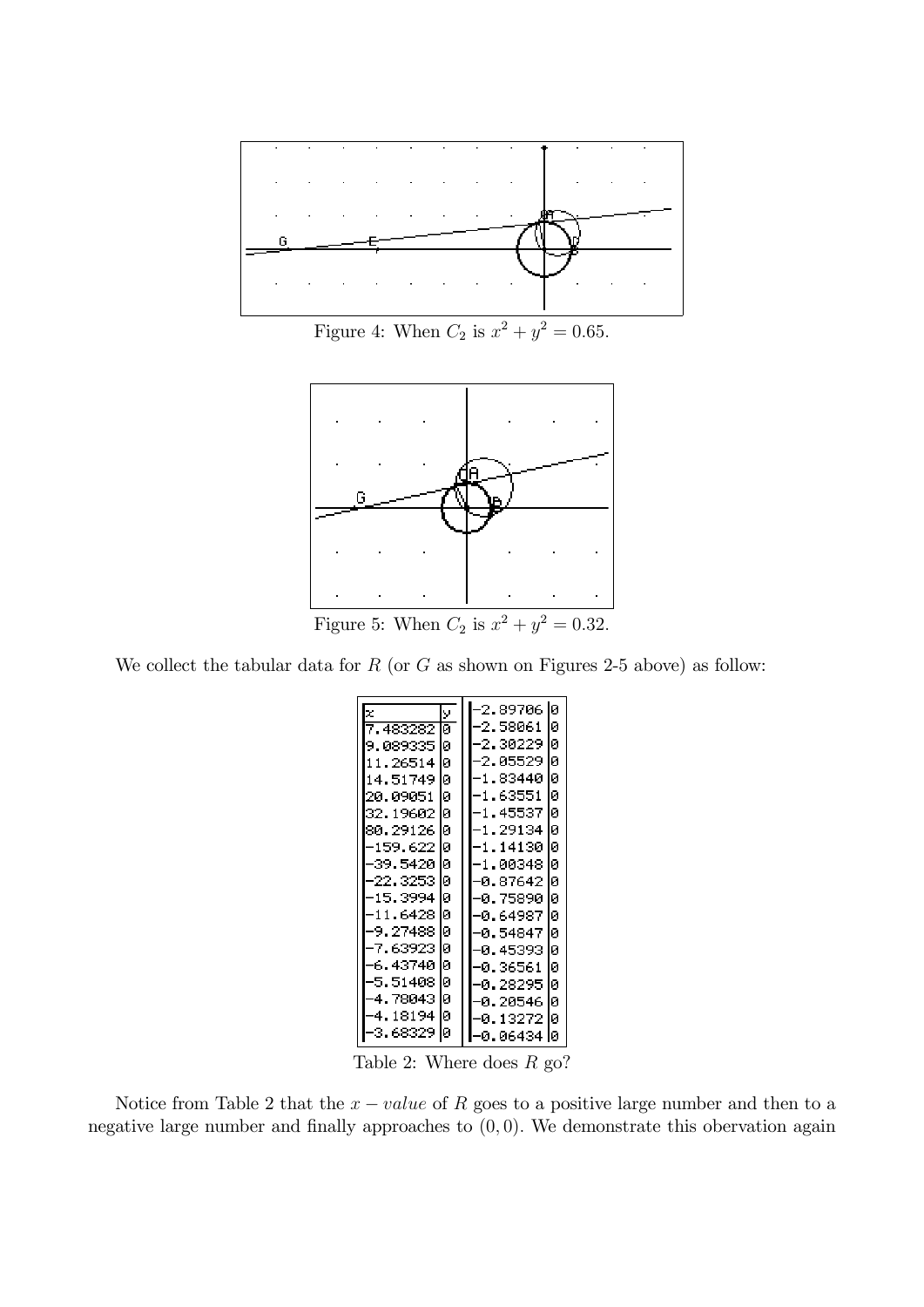by using the following scatter plot (see Figure 6 below):



Figure 6: Scatter plot of the limit R:

Therefore, our conjecture is either R goes to positive infinity, negative infinity or  $(0, 0)$ . Let's further analyze this problem below.

#### 2.2 Further Analysis

#### 2.2.1 Using Rectangular Coordinate

Assume  $C_1$  and  $C_2$  are represented by

$$
x^2 + y^2 = r^2
$$
 and (1)

$$
(x-c)^2 + (y-d)^2 = c^2 + d^2 \tag{2}
$$

respectively. Let  $P = (0, r)$  be on  $C_1$ , where  $r > 0$  and  $Q = (x_2, y_2)$  be the intersection between  $C_1$  and  $C_2$  in the first or second quadrant. We note the  $x - intercept$  can be written as

$$
x = -\frac{r}{m} = -\frac{rx_2}{y_2 - r},
$$
\n(3)

where  $m = \frac{y_2 - r}{r}$  $\overline{x_2}$ :

To find  $Q$ , we solve equations (1) and (2) simultaneously, and take only the intersection above the  $x-axis$ , we get the following  $x_2$  and  $y_2$ , which both Maple 10 (see [6]) and Scientific WorkPlace 5.5 (SWP 5.5) (see [5]), which uses MuPAD (see [8]) as its computation engine agree.

$$
x_2 = \frac{1}{2c} \left( r^2 - d \frac{dr^2 + cr\sqrt{4c^2 + 4d^2 - r^2}}{c^2 + d^2} \right),
$$
  
\n
$$
y_2 = \frac{1}{2} \frac{dr^2 + cr\sqrt{4c^2 + 4d^2 - r^2}}{c^2 + d^2}
$$
\n(4)

By substituting  $x_2$  and  $y_2$  into equation (3), we find the  $x-intercept$  of PQ to be

$$
\frac{cr^2 - dr\sqrt{4c^2 + 4d^2 - r^2}}{2c^2 - dr - c\sqrt{4c^2 + 4d^2 - r^2} + 2d^2}
$$
\n(5)

Finally, we let  $r \to 0^+$  and compute symbolically to get

$$
\lim_{r \to 0} \left( \frac{cr^2 - dr\sqrt{4c^2 + 4d^2 - r^2}}{2c^2 - dr - c\sqrt{4c^2 + 4d^2 - r^2} + 2d^2} \right) = 0
$$
\n(6)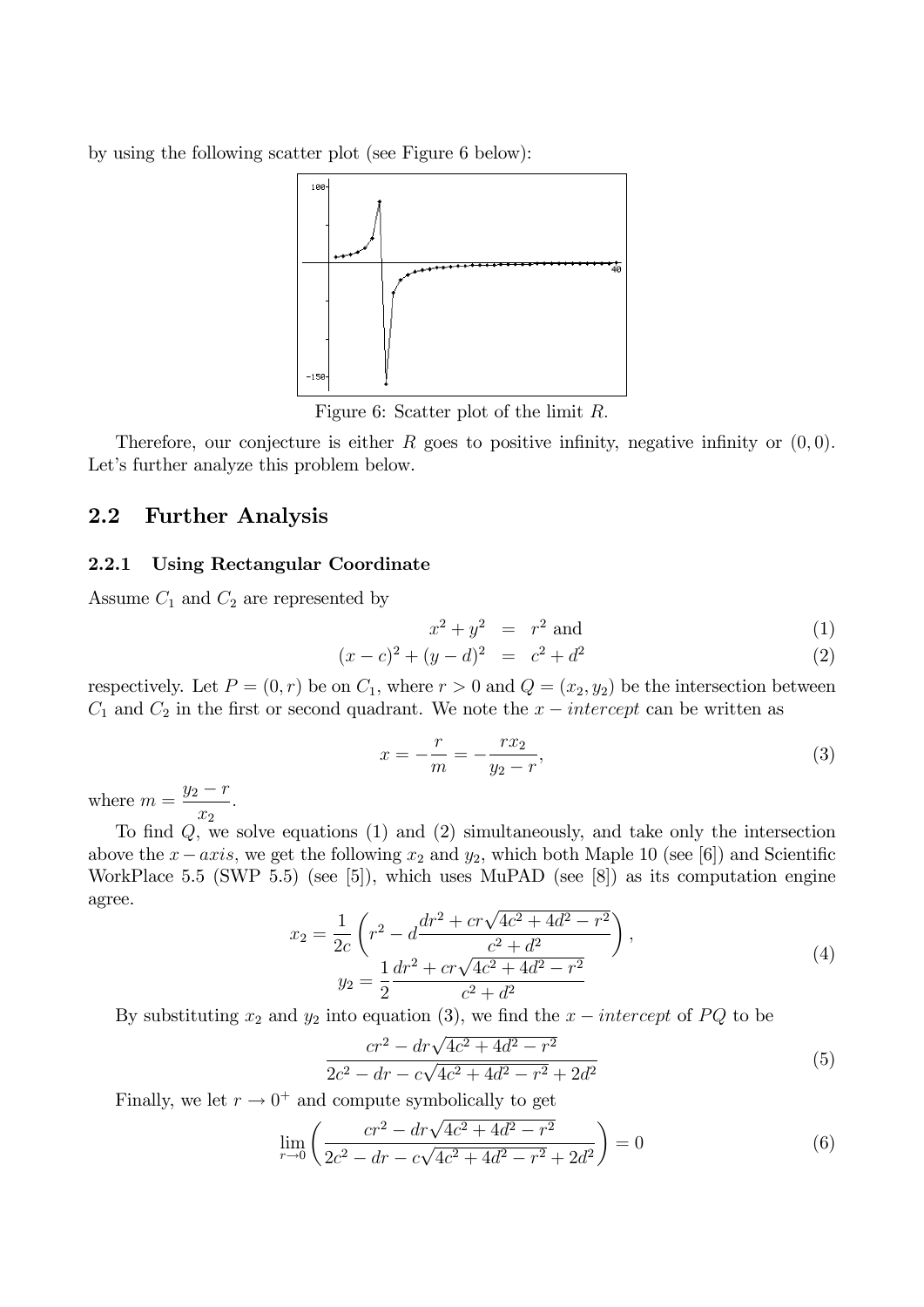#### 2.2.2 Using Polar Coordinate

Finding the intersection(s) for two curves may not be trivial, in addition to the rectangular coordinate method we described above, we use polar coordinate to find the intersection(s) between  $C_1$  and  $C_2$  and later show that the limit goes to 0 as well. We substitute  $x = r \cos \theta$ and  $y = r \sin \theta$  into  $(x-c)^2 + (y-d)^2 = c^2 + d^2$  for the curve  $C_2$  and solve the following equation for  $\theta$ ,

$$
(r\cos\theta - c)^2 + (r\sin\theta - d)^2 = c^2 + d^2.
$$
 (7)

Surprisingly, we get the following three answers when different computation engines are used.

1. When Maple 10 is used, we get

$$
\arctan\left(\frac{r - \frac{(r c + \sqrt{4 d^4 - d^2 r^2 + 4 c^2 d^2}) c}{c^2 + d^2}}{\frac{d}{d}}\right), \frac{r c + \sqrt{4 d^4 - d^2 r^2 + 4 c^2 d^2}}{c^2 + d^2}\right)
$$
\n
$$
\arctan\left(\frac{r - \frac{(r c - \sqrt{4 d^4 - d^2 r^2 + 4 c^2 d^2}) c}{c^2 + d^2}}{\frac{c^2 + d^2}{d}}\right), \frac{r c - \sqrt{4 d^4 - d^2 r^2 + 4 c^2 d^2}}{c^2 + d^2}\right)
$$

2. When ClassPad Manager Version 3 is used, we get

solve(r<sup>2</sup>-2-c-r
$$
\cdot
$$
cos(t)-2-d-r $\cdot$ sin(t)=0,t)  
\n
$$
\left\{\n\frac{2 \cdot d}{t=2 \cdot \tan^{-1}\left(\n\frac{2 \cdot d}{2 \cdot \cot r\n}\n\right.\n\left.\n\left.\n\frac{\sqrt{4 \cdot c^{2}+4 \cdot d^{2}-r^{2}}}{2 \cdot \cot r\n}\n\right.\n\right.\n+2 \cdot \pi \cdot \text{constn}(1)\n\right\}
$$
\n
$$
t=2 \cdot \tan^{-1}\left(\n\frac{2 \cdot d}{2 \cdot \cot r\n}\n+\n\frac{\sqrt{4 \cdot c^{2}+4 \cdot d^{2}-r^{2}}}{2 \cdot \cot r}\n\right)\n+2 \cdot \pi \cdot \text{constn}(2)\n\right\}
$$

3. When SWP 5.5 is used, the answer is too long to be listed here.

We use the angle t obtained from CP for demonstration here. We recall that the  $x-intercept$ of  $PQ$  is

$$
x = -\frac{r}{m} = -\frac{rx_2}{y_2 - r} = \frac{r^2(\cos \theta)}{r \sin \theta - r},
$$
\n(8)

we notice that we have two choices of angles here and we leave it to the reader to verify that we will take only the following angle into consideration.

We define the angle  $\theta$  to be the function

$$
f(c, d, r) = 2 \arctan\left(\frac{2d}{2c + r} + \frac{\sqrt{4c^2 + 4d^2 - r^2}}{2c + r}\right).
$$
 (9)

We find some interesting observations below: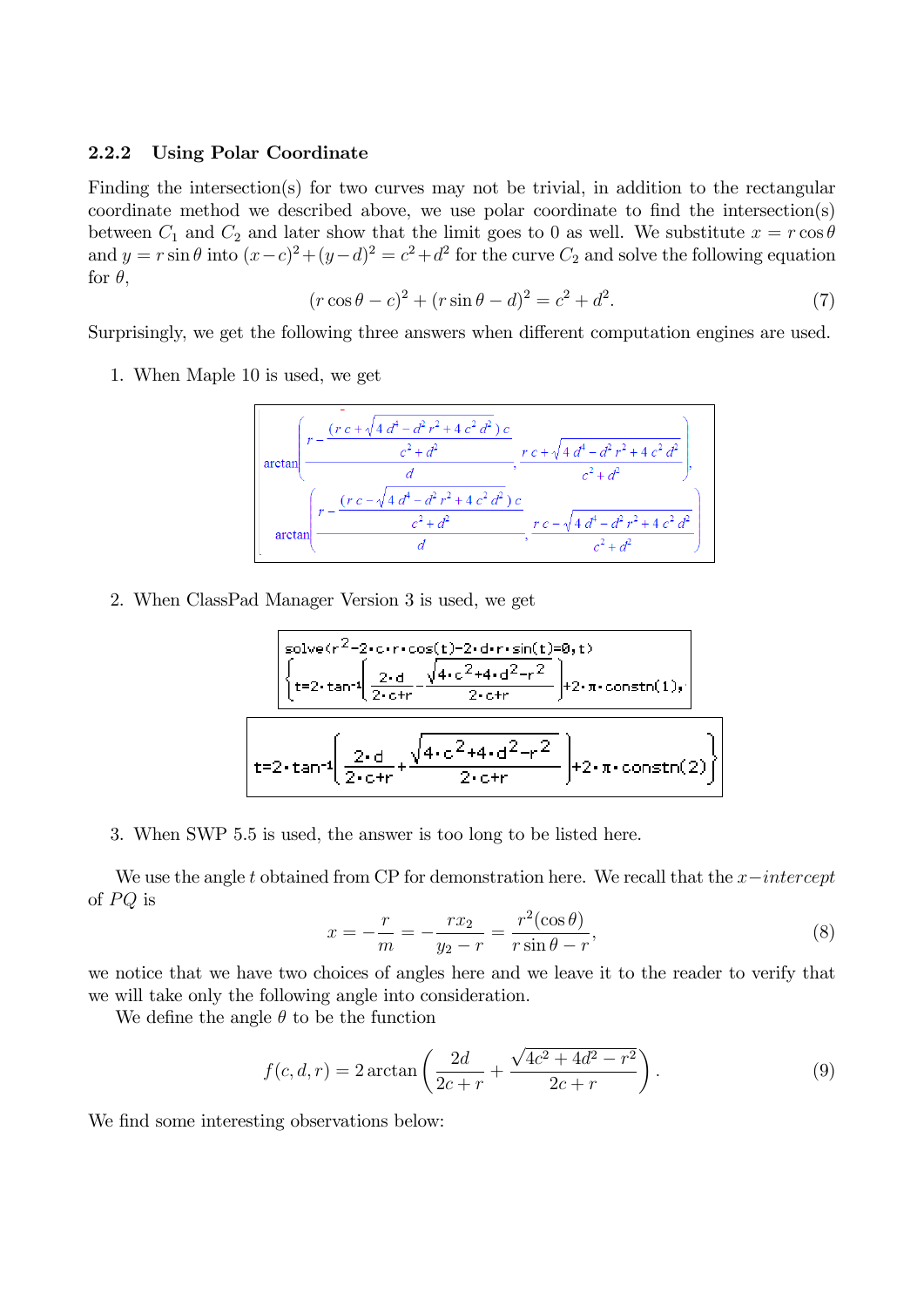**Remark 1** If we take  $c = d$ , and both c and d are non-zero, consider the angle HOC or complement of the angle HOC below (where O is the origin), which is our  $f(c, c, r)$  or  $f(d, d, r)$ . What is the limit of the angle HOC or the complement of the angle HOC when  $r \to 0^+$ ?



It is interesting to see that ClassPad Manager provides us the following conjecture:

| 53.77600067 |  |
|-------------|--|
| 53.31903438 |  |
| 52.86260041 |  |
| 52.40666803 |  |
| 51.95120681 |  |
| 51.4961866  |  |
| 51.0415775  |  |
| 50.58734986 |  |
| 50.13347423 |  |
| 49.67992138 |  |
| 49.22666226 |  |
| 48.77366798 |  |
| 48.32090982 |  |
| 47.86835917 |  |
| 47.41598755 |  |
| 46.96376658 |  |
| 46.51166795 |  |
| 46.05966346 |  |
| 45.60772491 |  |
|             |  |

Table 3: Partial list of the complement of the angle HOC as  $r \to 0^+$ .

This can be verified by observing

$$
\lim_{r \to 0^+} f(c, c, r) = 2 \arctan(1 + \sqrt{2}) = 2.3562 \text{ radian} = 135 \text{ degree.}
$$
 (10)

**Remark 2** When  $c \neq d$ , then

$$
\lim_{r \to 0^+} f(c, d, r) = 2 \arctan\left(\frac{d + \sqrt{c^2 + d^2}}{c}\right),\tag{11}
$$

which we obtain from Maple 10.

Finally, by substituting (9) into (8), it is not hard to see the following limit to be 0 as expected.

$$
\lim_{r \to 0} \left( \frac{r \left[ \cos \left( 2 \arctan \left( \frac{2d}{2c+r} - \frac{\sqrt{4c^2 + 4d^2 - r^2}}{2c + d} \right) \right) \right]}{\left[ \sin \left( 2 \arctan \left( \frac{2d}{2c+r} - \frac{\sqrt{4c^2 + 4d^2 - r^2}}{2c + d} \right) \right) - 1 \right]} \right)
$$
(12)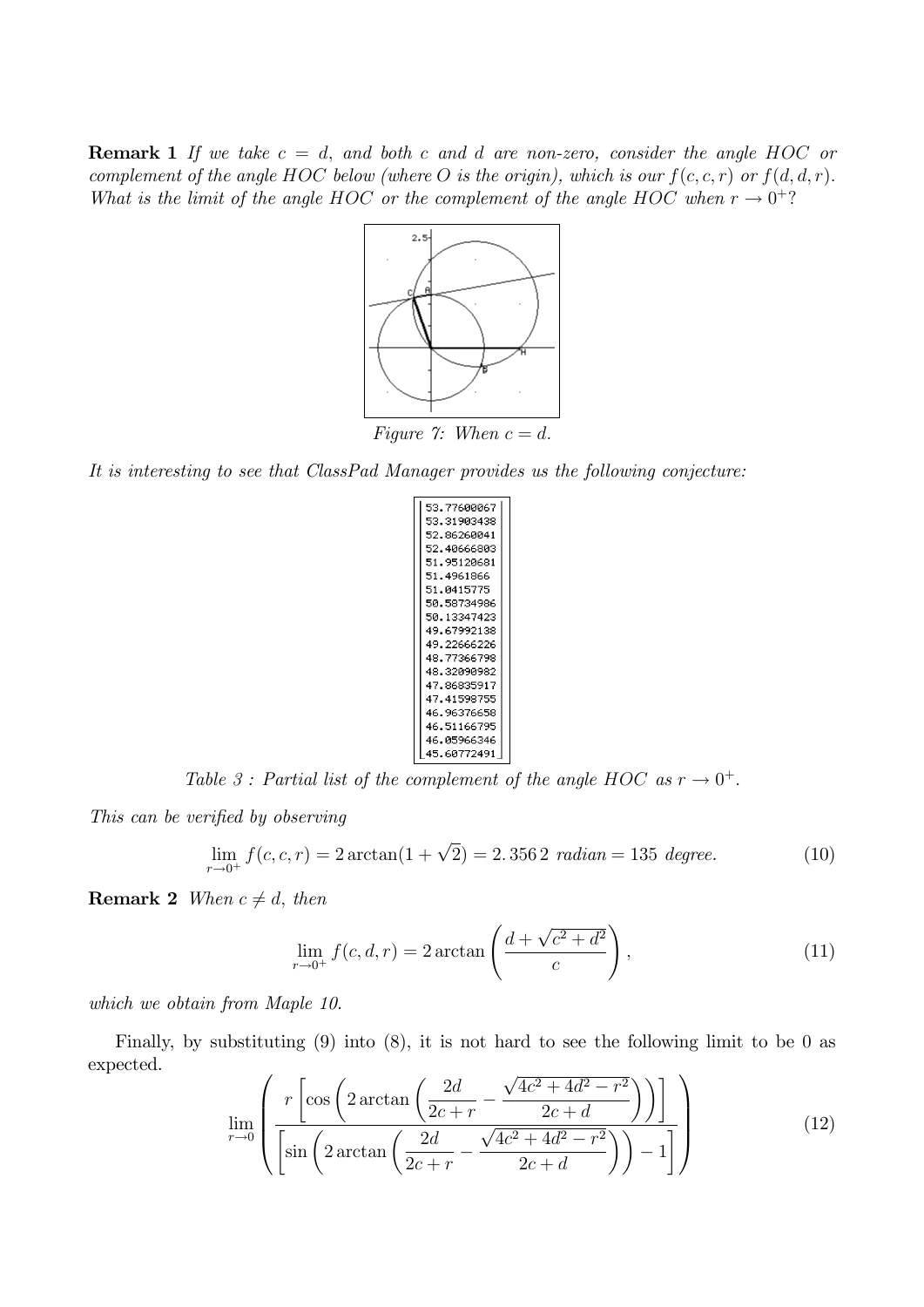The following example mentioned in [2] illustrates the fact that finding the limit for  $\lim_{r\to 0^+}$ 

causes some problems for the Mathematica (see [7]). We show here that either rectangular or polar coordinate method is used to Önd such limit, same problem persists for SWP 5.5 and Maple 10.

**Example 3** Let  $C_1$  be  $y^2 = 2ax$  and  $C_2$  be the shrinking circle  $x^2 + y^2 = r^2$  as  $r \to 0^+$ . It can be shown that the curvature for  $C_1$  at the origin is  $\frac{1}{a}$ . Therefore, according to the Table 1, the limit  $R$  will be  $(4a, 0)$ . However, we note the followings:

1. When rectangular coordinate method is used in finding  $\lim_{r\to 0^+}$  $-\frac{rx_2}{y_2-}$  $y_2-r$  $\big)$ , we are calculating

$$
\lim_{r \to 0^+} \left( \frac{r(a - \sqrt{a^2 + r^2})}{\sqrt{-2a^2 + 2a\sqrt{a^2 + r^2} - r}} \right),\tag{13}
$$

we need to set a to be a constant number before we compute the limit; otherwise, we achieve the wrong answer 0 from SWP 5.5, Maple 10 and Mathematica as mentioned in [2]. For example, if  $a = \pi$ , then the limit will be  $(4\pi, 0)$ .

2. When polar coordinate method is used in finding  $\lim_{r\to 0^+}$  $-\frac{rx_2}{y_2-}$  $y_2-r$  $\big)$ , we are calculating

$$
\lim_{r \to 0^{+}} \left( \frac{r^2 \cos \left( \pi - \arccos \left( \frac{a - \sqrt{a^2 + r^2}}{r} \right) \right)}{r \sin \left( \pi - \arccos \left( \frac{a - \sqrt{a^2 + r^2}}{r} \right) \right) - r} \right), \tag{14}
$$

we also need to set a to be a constant number before we compute the limit; otherwise, we achieve the wrong answer 0 from SWP 5.5 and Maple 10. For example, if  $a = \pi$ , then the limit will be  $(4\pi, 0)$ .

**Theorem 4** If the curvature circle  $C_3$  of a curve  $C_1$  at origin is described by the equation  $(x-c)^2 + (y-d)^2 = c^2 + d^2$ , then as the circle  $x^2 + y^2 = r^2$  shrinks to 0 as  $r \to 0^+$ , the point R approaches origin.

**Proof.** Since the limit (6) or (12) does not depend on where the center or radius is, the result follows directly by applying either Rectangular or Polar Coordinate method above.

## 3 Three Dimensional Cases

We consider the sphere  $S_1$  of  $(x-1)^2 + y^2 + z^2 = 1$  and the sphere  $S_2$  of  $x^2 + y^2 + z^2 = r^2$ . Let P be the point  $(0, 0, r)$ , and Q be any point of intersection between these two spheres above the xy plane. Let R be the intersection between the line  $PQ$  and the xy plane. What is the locus of R as the sphere  $S_2$  shrinks to the origin or as  $r \to 0^+$ ?

Γ  $rx_2$  $y_2 - r$  $\lambda$ 

 $\sqrt{ }$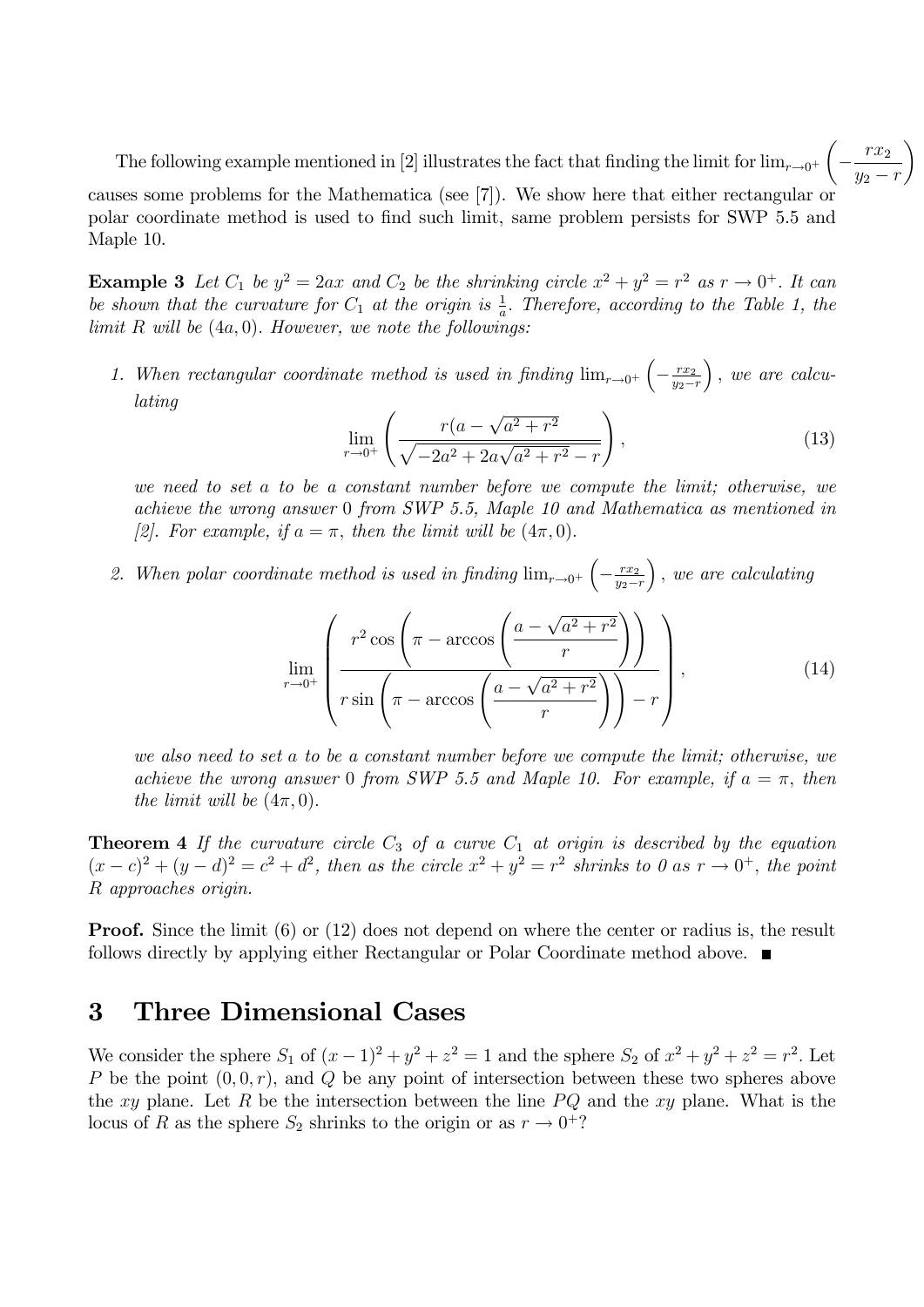### 3.1 Exploration

We conjecture from the following sequence of animations (done by Cabri 3D, see [4]) that the for each fixed r, the point R will satisfy an elliptic curve. We also conjecture that locus of R will be also an elliptic curve as  $r \to 0^+$ .



Figures 10 and 11: When the sphere is shrinking even further

## 3.2 Symbolic Analysis

We consider  $S_1$ :  $(x - A)^2 + y^2 + z^2 = A^2$  and  $S_2$ :  $x^2 + y^2 + z^2 = r^2$ , we find the intersection to be

$$
\left[x = \frac{1}{2A}r^2, z = \frac{1}{2A}\sqrt{4A^2r^2 - 4A^2y^2 - r^4}\right]
$$
\n(15)

Let  $P = (0, 0, r)$  and  $Q = (\frac{1}{2A}r^2, t, \frac{1}{2A}\sqrt{4A^2r^2 - 4A^2y^2 - r^4})$ , which is the intersection between these two spheres above  $xy$  plane. Then we parametrize the line equation  $PQ$  as follows

$$
x = a \cdot s \tag{16}
$$

$$
y = b \cdot s \tag{17}
$$

$$
z = r + c \cdot s,\tag{18}
$$

where  $a=\frac{1}{2}$  $\frac{1}{2A}r^2, b = t$ , and  $c = \frac{1}{2A}$  $\frac{1}{2A}\sqrt{4A^2r^2 - 4A^2y^2 - r^4} - r$ . We set  $z = 0$  to get

$$
s = \frac{2rA}{-\sqrt{4r^2A^2 - 4t^2A^2 - r^4} + 2rA}.\tag{19}
$$

This gives the project of  $PQ$  onto the xy plane to be as follows:

$$
x = \frac{r^3}{-\sqrt{4r^2A^2 - 4t^2A^2 - r^4} + 2rA}
$$
 (20)

$$
y = \frac{2t \cdot r \cdot A}{-\sqrt{4r^2A^2 - 4t^2A^2 - r^4} + 2rA}.
$$
 (21)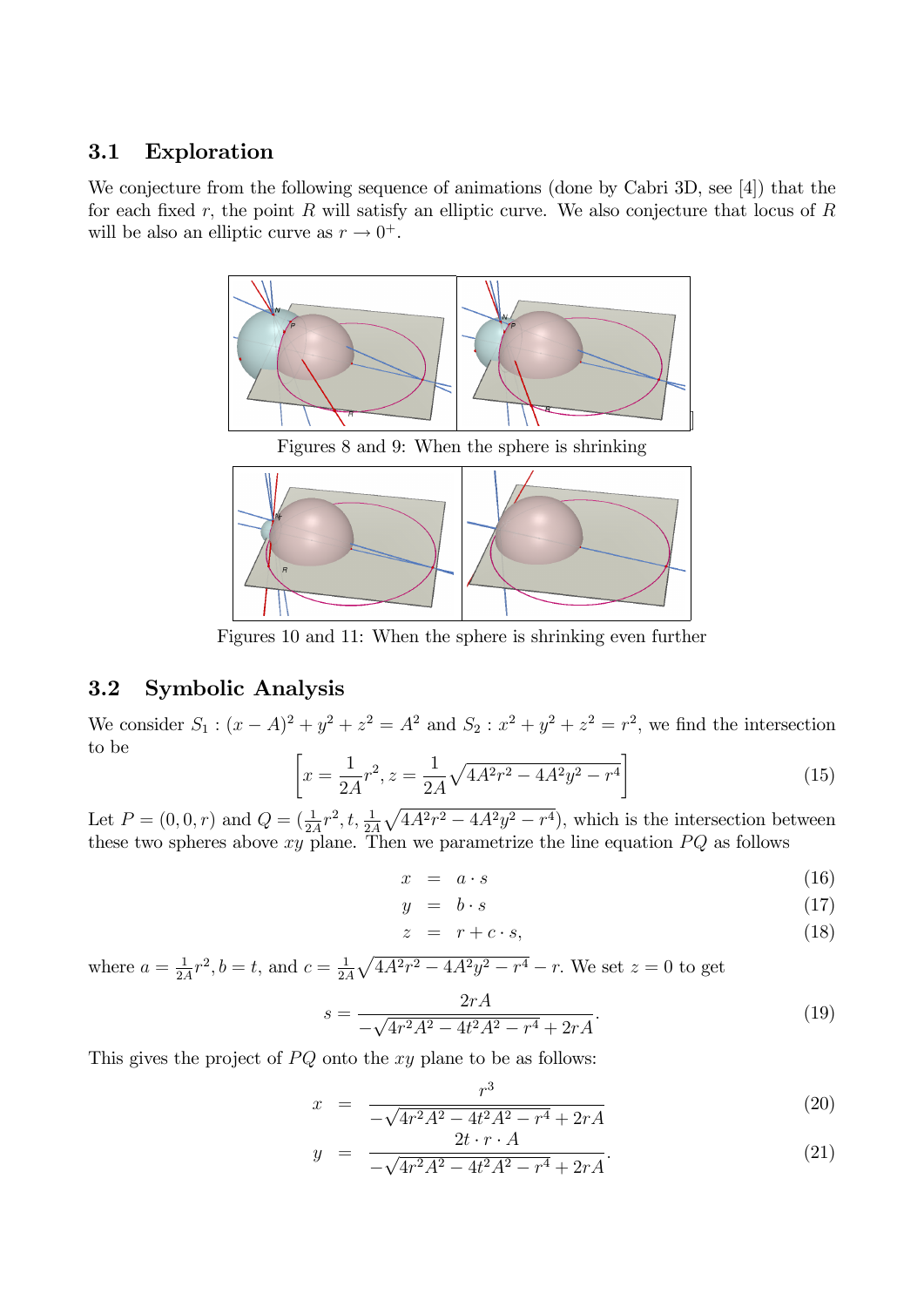We set

$$
L = (x - 2A)^2 + y^2
$$
 (22)

We substitute above x and y into L and compute symbolically with Maple 10. We leave it to the reader to verify that  $L$  satisfies an equation of a circle. In addition, we get the following limit by using Maple 10:

$$
\lim_{r \to 0} ((x - 2A)^2 + y^2) = (2A)^2,
$$
\n(23)

which means the point  $(4A, 0)$  is on the locus  $(x - 2A)^2 + y^2 = (2A)^2$ . We note that this is consistent with two dimensional case. We further make the following observations fpr

$$
x^2 + y^2 + z^2 = r^2 \text{ and } \tag{24}
$$

$$
(x-2)^2 + y^2 + z^2 = 4.
$$
 (25)

Remark 5 By looking at the intersection Q above, we notice that we touch the top of the intersection (largest z.value) for Q if  $y = 0$ .

**Remark 6** For a fixed r, if we vary y, the projection of  $PQ$  onto the xy plane satisfies the equation  $L = (x - 2A)^2 + y^2$ .

**Remark 7** When r gets closer to  $0^+, L$  is getting closer to 16.

We summarize the above observations in the following Tables 4-6.

| r |          | t.  |             |
|---|----------|-----|-------------|
|   | $\Omega$ | ∩   | 15.00000274 |
|   | 2        | 0.1 | 15.00000105 |
|   | 2        | 0.2 | 15.00000032 |
|   | 2        | 0.3 | 14.99999950 |

Table 4: When  $r = 1$ 

| r   | A        | t.           | $\mathcal{L}$ |
|-----|----------|--------------|---------------|
| 0.5 | $\Omega$ | $\mathbf{0}$ | 15.75019366   |
| 0.5 | 9        | 01           | 15.74999118   |
| 0.5 | 2        | 02           | 15.75000073   |
| 0.5 | 2        | 0.3          | 15.74999998   |

Table 5: When  $r = 0.5$ 

| 0.01 |   |     |                                        |
|------|---|-----|----------------------------------------|
| 0.01 | റ | 0.1 | $15.99990000 + 0.1206376334e - 9 * I$  |
| 0.01 | റ | 0.2 | $15.99990000 - 0.7004858473e - 10 * I$ |
| በ በ1 | റ | 0.3 | $15.99990001 - 0.6674664446e - 9 * I$  |

Table 6: When  $r = 0.01$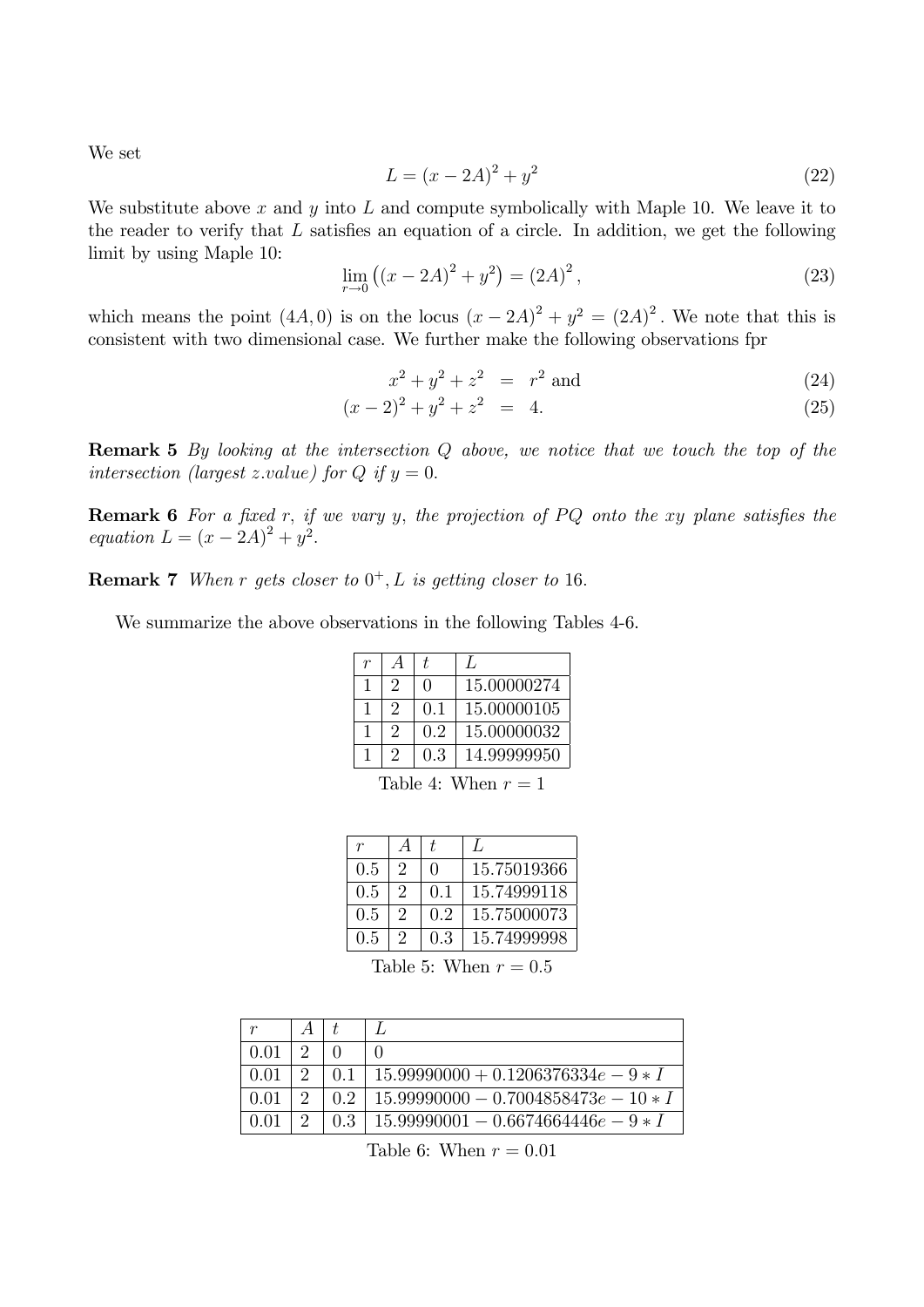We notice from Table 6 that it is incorrect (from Maple 10) to have  $L = 0$  when  $r = 0.01$ ,  $R = 2$  and  $t = 0$ , it is supposed to be a number close to 16. Also the complex number I appears in the above table which might have been due to numerical limitations from Maple 10. We sketch  $x^2 + y^2 + z^2 = 1$ ,  $(x - 2)^2 + y^2 + z^2 = 4$ , the vector *PQ* where  $P = (0, 0, 1)$  and *Q* is the top intersection  $(0.25, 0, 0.9682458365)$ , and the projected circle  $(x - 4)^2 + y^2 = 15$  below



Figure 12: A projection done with Maple 10

**Theorem 8** Let  $S_1$  be of the surface whose Gaussian curvature is same as  $(x-A)^2+y^2+z^2=A^2$ near origin and  $S_2$  be the shrinking sphere  $x^2 + y^2 + z^2 = r^2$  as  $r \to 0^+$ . Let P be the point  $(0,0,r)$ , and Q be any point of intersection between these two spheres above the xy plane. Let R be the intersection between the line  $PQ$  and the xy plane. Then the locus of R, when sphere  $S_2$  shrinks to the origin, is

$$
(x - 2A)^2 + y^2 = (2A)^2.
$$
 (26)

Similarly, if  $S_1$  is of the surface whose Gaussian curvature is same as  $\frac{(x-a)^2}{a^2}$  $\frac{a}{a^2}$  +  $y^2$  $\frac{g}{b^2} + z^2 = 1$ at the origin, then the locus of  $R$  will be

$$
\frac{(x-2a)^2}{(2a)^2} + \frac{y^2}{b^2} = 1,
$$
\n(27)

as  $r \to 0^+$ . If  $S_1$  is of the surface whose Gaussian curvature is same as  $\frac{(x+a)^2}{a^2}$  $\overline{a^2}$  –  $y^2$  $\frac{9}{b^2} - z^2 = 1$ at the origin, then the locus of R will be

$$
\frac{(x+2a)^2}{(2a)^2} - \frac{y^2}{b^2} = 1,
$$
\n(28)

 $r \rightarrow 0^+$ .

**Proof.** We prove only for the case of  $(x - A)^2 + y^2 + z^2 = A^2$ , the other two cases follow similarily.

We follow the idea that is mentioned in [2] when proving two dimensional case. Let  $\epsilon > 0$ be any real number, and let  $S_3$  be of the sphere of  $(x - A)^2 + y^2 + z^2 = A^2$  and  $S_4$  be sphere of  $(x - (A + \epsilon))^2 + y^2 + z^2 = (A + \epsilon)^2$ . Let U and V be the intersection between the line PQ and the xy plane with the surfaces  $S_3$  and  $S_4$  respectively. Then since we assume  $S_1$  has the same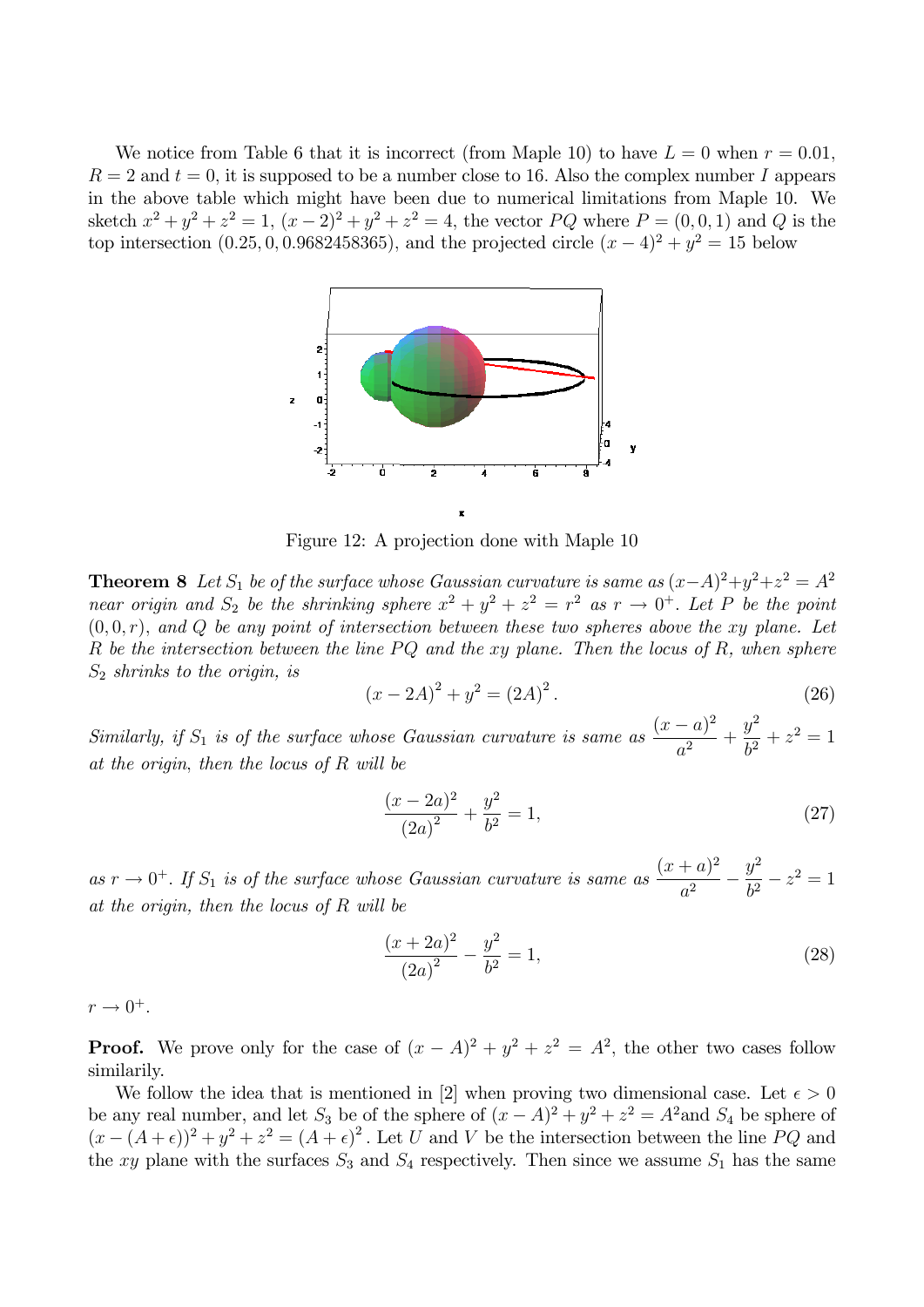Gaussian curvature near the origin as  $S_3$ , we observe R lies between two circles where U and V belong to. Since the loci of  $U$  and  $V$  are

$$
(x - 2A)^2 + y^2 = (2A)^2 \text{ and } \tag{29}
$$

$$
(x - (2A + \epsilon))^2 + y^2 = (2A + \epsilon)^2 \tag{30}
$$

respectively as  $r \to 0^+$ . We conclude that the locus of R has to be between the above two equations, and since  $\epsilon > 0$ , the limit of R is  $(x - 2A)^2 + y^2 = (2A)^2$  as  $r \to 0^+$ .

**Theorem 9** Let  $S_1$  be of the surface whose Gaussian curvature is same as  $(x - A)^2 + (y - A)^2 = (y - A)^2 + (y - A)^2$  $(b)^2 + z^2 = A^2 + b^2$  near origin, and  $S_2$  be the shrinking sphere  $x^2 + y^2 + z^2 = r^2$  as  $r \to 0^+$ . Let P be the point  $(0,0,r)$ , and Q be a point of intersection between these two spheres above the xy plane. Let R be the intersection of the line  $PQ$  and the xy plane. Then the locus of R is  $(0,0,0)$  when sphere  $S_2$  shrinks to the origin.

**Proof.** We project both  $(x - A)^2 + (y - b)^2 + z^2 = A^2 + b^2$  and  $x^2 + y^2 + z^2 = r^2$  onto the xz plane, the result follows directly from the two dimensional limits (6) and (12).  $\blacksquare$ 

# 4 Conclusion

The orginal problem from [1] is interesting and could have been solved by finding the limit algebraically. However, the dynamic geometry software such as ClassPad V3 and Cabri 3D have made the animations in 2D and 3D respectively much more interesting and provide the basis for analytical proofs. The paper also shows that the algebraic and numerical computations would have not been possible if we don't have a computer algebra system to find solutions symboically, numerically and graphically; although we note that it is important to use different Computer Algebra Systems to check if numeric or symbolic answers are meaningful and usable. Author predicts that the future integration between a dynamic geometry software and a computer algebra system will further expand our ability to tackle many more interesting, realistic and challenging problems.

### 4.1 Acknowledgment

Author would like to thank Jean-Marie and Colette Laborde for generating the Cabri 3D animation. The discussion with Xiao-Shan Gao was insightful. Author would also like to thank Douglas Meade and Kevin Thompson for providing some crucial sugestions on using Maple 10 to explore the 3D graphs and some of the limits.

# References

[1] James Stewart, Calculus; Concepts and Contexts, 2nd edition, Brooks/Cole, 2001.